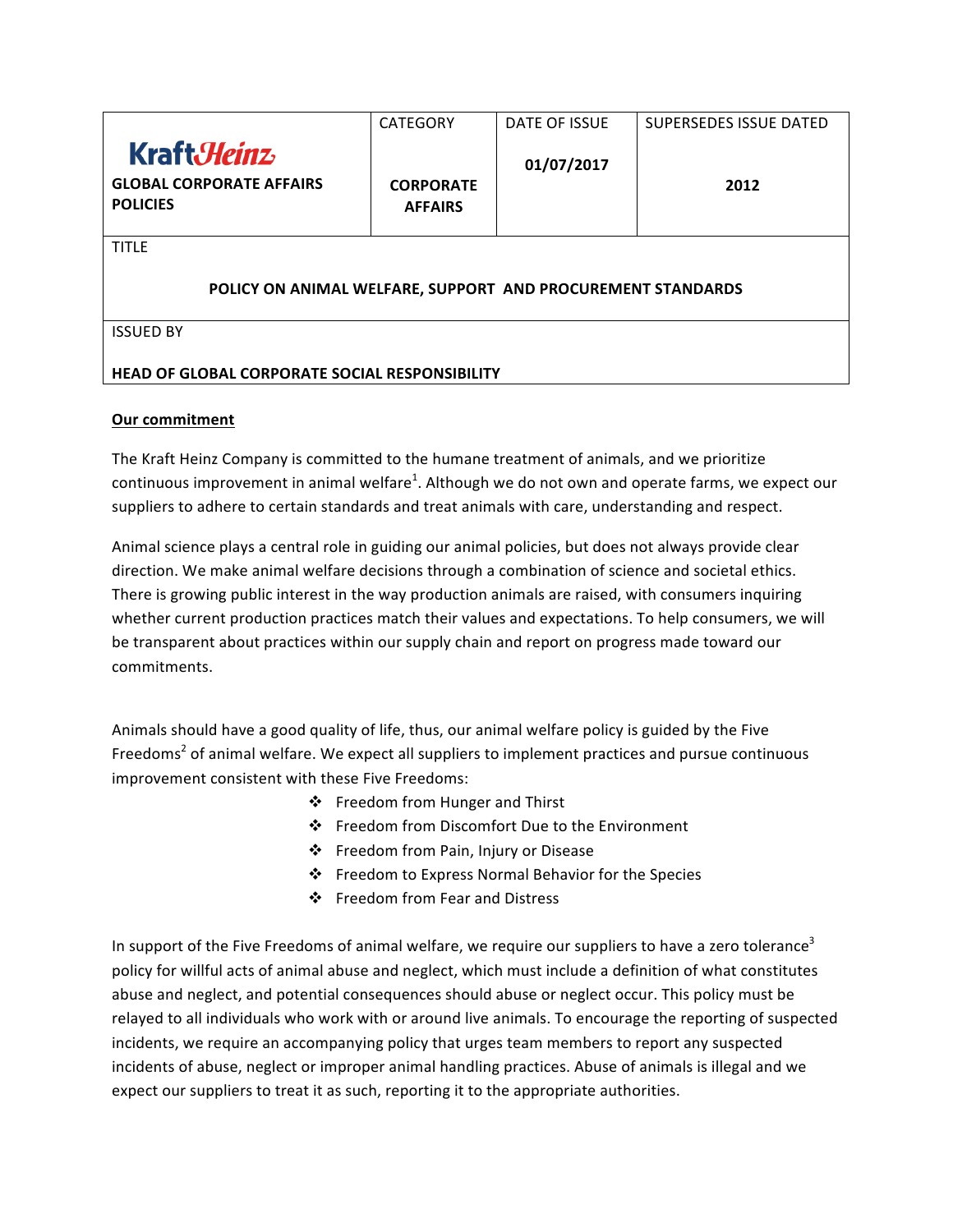## Continuous improvement and transparency on our progress

The Head of Global Corporate Social Responsibility at Kraft Heinz, in partnership with the Global Steering Group, is responsible for the monitoring, supervising, administering and updating of this policy.

We are committed to continually assessing and expanding our animal welfare efforts, and identifying opportunities to improve. We will report our progress toward priorities via a biannual CSR report.

## **Legal compliance and global focus**

We will ensure animals are raised in accordance with animal welfare laws and ordinances in the locale where they are raised. Additionally, we will ensure any animal products manufactured in a region come from animals raised to the expectations of that region, even when they are above and beyond those of the jurisdiction where the animals were raised. In addition to regulatory standards, Kraft Heinz is focused on the following expectations.

## **Focused priorities**

### **Production Practices**

## *Hen housing (Cage-free, enriched colonies and free-range)*

We believe an important aspect of animal welfare is space to allow walking, nesting and other natural behaviors, and believe this can be done while still ensuring the aspects of animal well-being that 'traditional' housing offers. Globally, The Kraft Heinz Company (the "Company") is transitioning to using only eggs from hens that live in cage-free environments. The company defines cage-free eggs as those laid by hens allowed to walk, nest and engage in other behaviors in an open area. In all North American operations, we are on track to achieve this goal by 2025. In Europe, our supply is already 100 percent enriched housing or free-range.

## *Sow housing*

We believe it is important that pregnant sows be allowed enough space to perform natural behaviors like walking, while still working to ensure other aspects of animal well-being. Kraft Heinz is working with our pork suppliers to transition from traditional gestation stall housing to pregnant sow housing alternatives. Our goal is to source all pork globally from suppliers who can provide pregnant sow housing that safely allows for greater movement for the animals while ensuring their comfort. In North America, we have been working with our suppliers and, starting in 2017, will give preference to suppliers that are able to help us achieve our goal of being 100% free of traditional gestation stall housing by 2025. In Europe, our supply has already met this goal.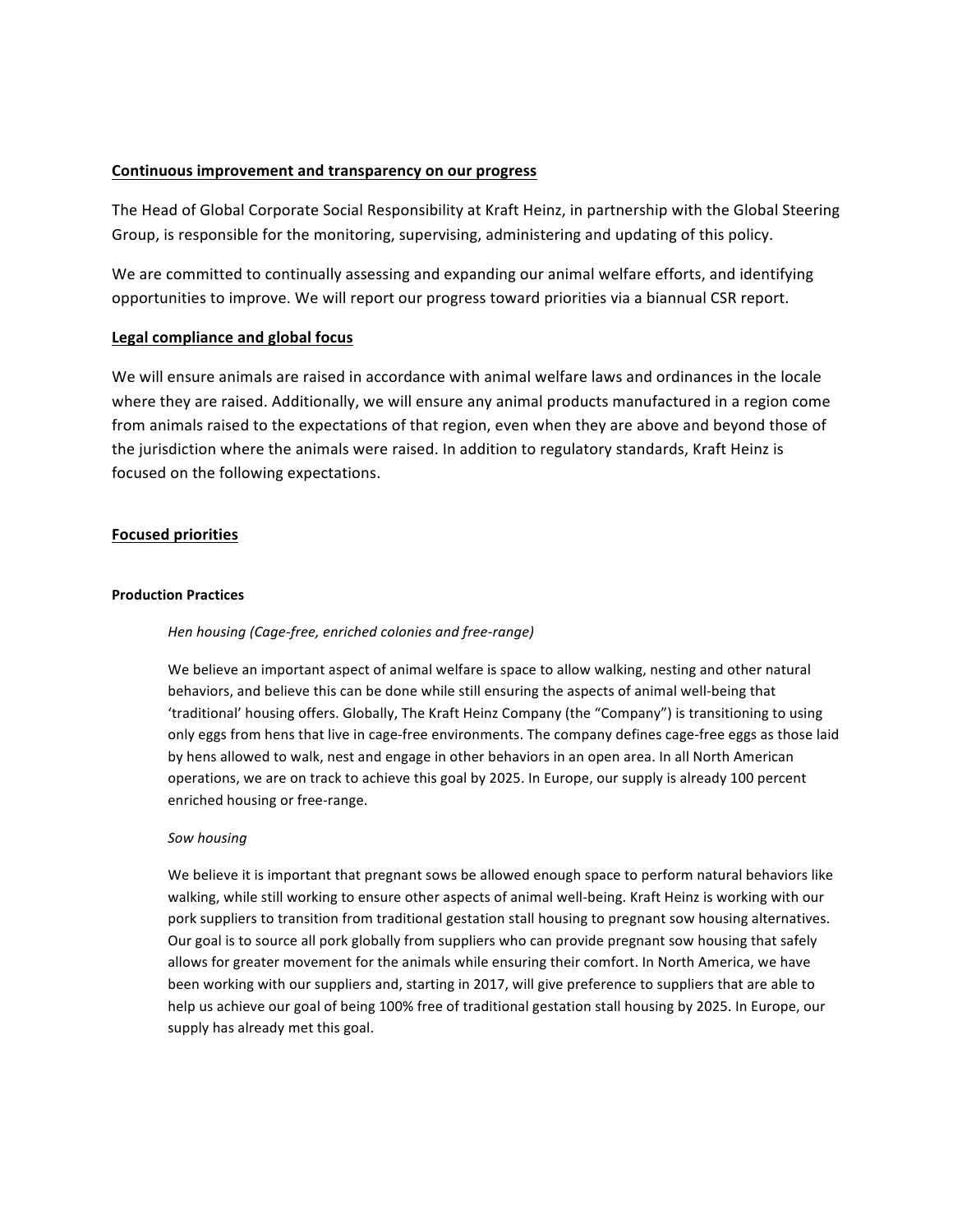#### *Painful procedures (including tail docking, castration and dehorning)*

We are working with industry and farm families to develop and adopt practical alternatives that mitigate or eliminate painful procedures, and we encourage the use of pain mitigation, such as administering anesthetic or analgesic. We expect our suppliers to adhere to industry guidelines, which were developed to provide safe, quality products while keeping both animals and humans safe.

#### *Tail docking in dairy*

We support industry initiatives which will eliminate cow tail docking in our milk supply chain. 

The majority of our milk and milk products come from the United States and Canada. In the United States, we require our suppliers and their farmers to follow the National Dairy FARM Animal Care guideline, which will phase-out routine tail docking starting January 2017. Similarly, we require our suppliers in Canada to follow the Code of Practice of the Care and Handling of Dairy Cattle, which also phases-out routine tail docking in 2017. Third-party audits with are conducted to ensure these guidelines are followed and to monitor progress.

For the small volume of milk products coming from other parts of the world, we will work with other supplier partners to end this practice within our supply.

#### **Animal health**

Antibiotics: The judicious use of medically important antibiotics is needed to maintain animal health and can help enhance food quality and safety. For the farm animal that gets sick, antibiotics can be a critical aspect of humane care. Along with the thorough application of good farming practices, the responsible use of antibiotics can help enhance food quality and safety.

Our meat and dairy products meet or exceed government regulations and are tested to ensure harmful antibiotic residues are not present. Likewise, we meet or exceed all local government regulations related to the use and administration of antibiotics, including the ban on antibiotics for growth promotion.

In the United States, where the vast majority of our meat is purchased, we require our suppliers to meet or exceed judicious use guidelines developed by scientific experts such as the American Veterinary Medical Association in conjunction with the United States Center for Disease Control and Prevention (CDC) or the World Organization for Animal Health (OIE).

Growth hormones: No growth hormones are ever used in dairy cattle, veal calves, pigs or poultry. In some countries, growth hormones are approved for use in beef cattle. We do not restrict its use in those instances. 

**Production hormones:** rbST (recombinant bovine growth hormone) usage varies widely based on government regulations in different parts of the world. In some countries, rbST is approved for use in dairy cows to increase milk production and we do not restrict its use in those instances.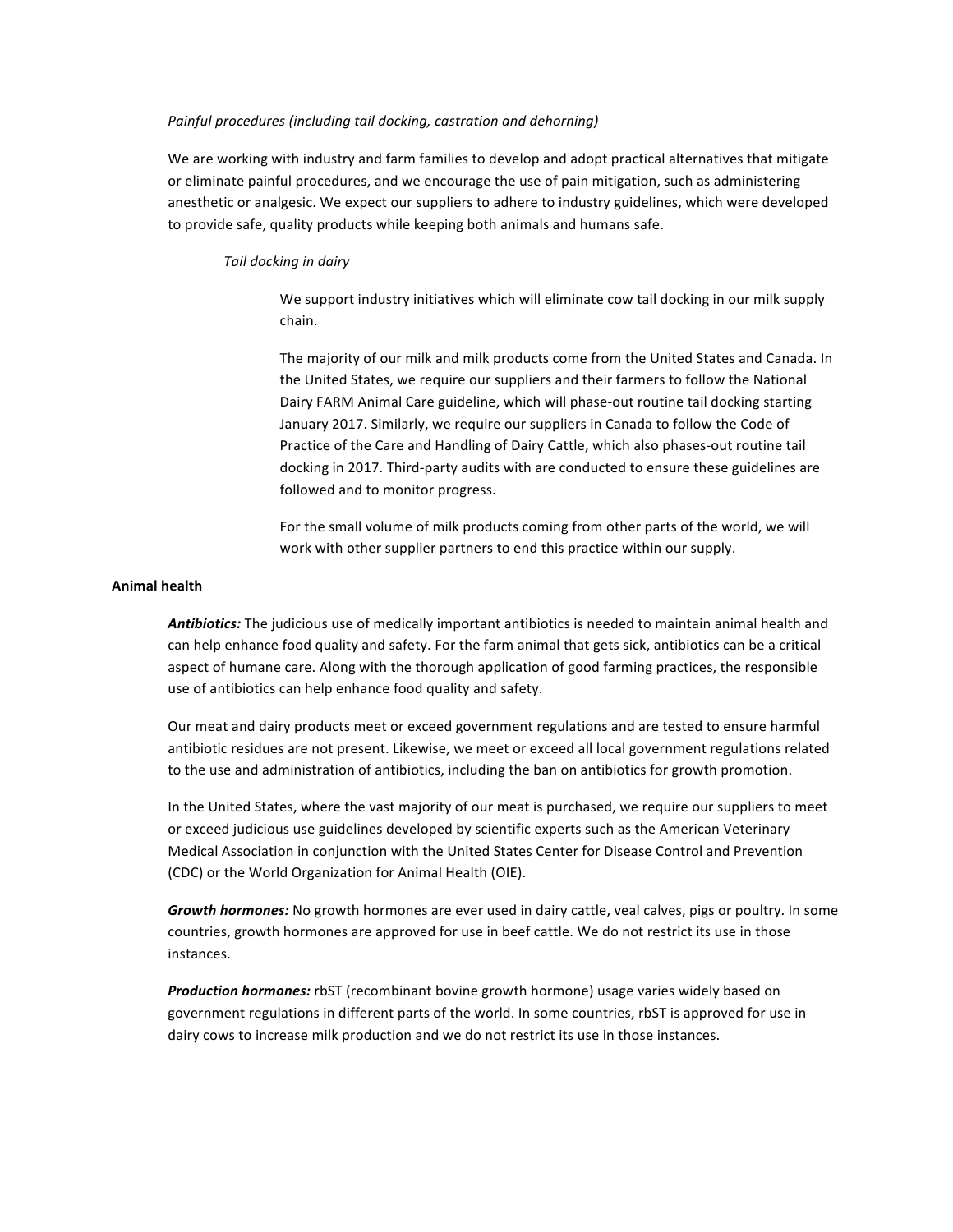### **Animal testing**

Kraft Heinz does not support or condone the use of animals for research that is not essential to food safety and quality. We do not maintain any testing facilities. Where governmental agencies require animal testing to demonstrate ingredient safety, studies are completed by accredited third-party facilities that follow proper animal welfare guidelines. We do not support unnecessary testing and are advocates for replacing animal testing with other validated methods to support the safety of new food ingredients.

## **Scope**

This policy applies to The Kraft Heinz Company (the "Company") and all of its business units that utilize animals in any manner, including purchase of products derived from any animal or derivatives thereof. The policy covers all products The Kraft Heinz Company produces at its internal manufacturing plants, including on behalf of other clients (i.e. Kraft Heinz as a co-manufacturer). This policy directly applies to first-tier suppliers, including all co-manufactures of Kraft Heinz branded products and ingredient providers.

## **Requirements**

This policy establishes requirements that must be adhered to by all functions within the company. Regionally, additional requirements may be adopted with prior approval of the Head of Global Corporate Social Responsibility.

A Global Steering Group monitors compliance to this policy and developments within the industry. The Global Steering Group encompasses Corporate Affairs, Animal Welfare, Procurement, R&D, and Government Affairs functions. 

This policy, along with the associated supporting documents that provide definition and guidance to Kraft Heinz Business Units, factories and other stakeholders for compliance, will be housed in the Kraft Heinz policy center. Guidance and Procedures outlined in the Animal Welfare Technical and Implementation Guidance Document are to be utilized to assist with compliance to this policy.

This policy will be reviewed biannually to ensure continued best practices and to assess corporate reputation risk.

To fulfil our commitment, we will have sufficient knowledge of our supply chains so that we can identify all first-tier suppliers of wholly animal or components that are derived from animals.

Starting in 2018, for all new suppliers of wholly animal or animal derivative products or ingredients, an Animal Welfare Risk Assessment must be completed and submitted by the supplier. The risk assessment must be reviewed by a Company Animal Welfare specialist and approval granted for all new suppliers.